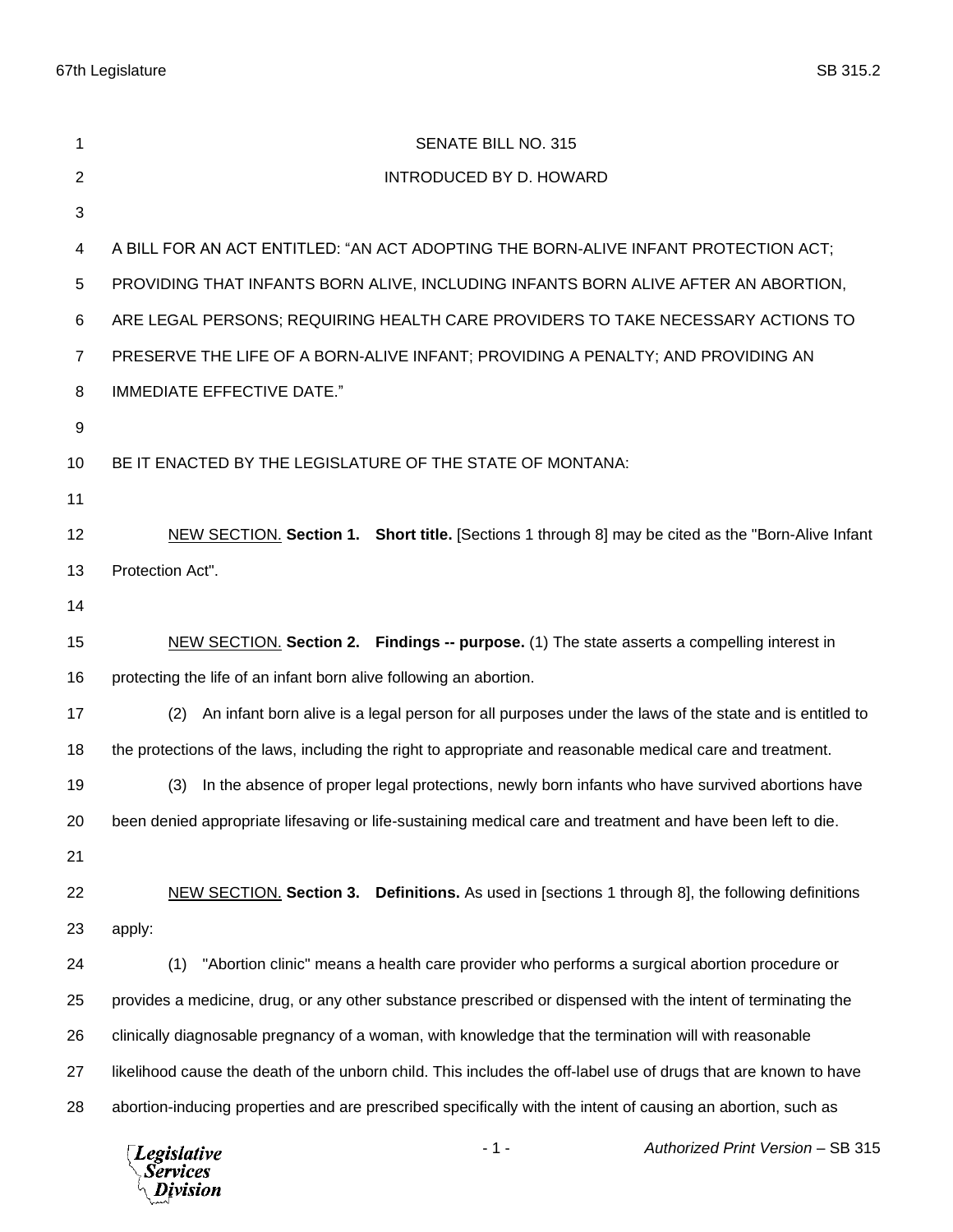misoprostol and methotrexate, but excludes drugs that may be known to cause an abortion but are prescribed for other medical indications.

 (2) "Born alive" means the complete expulsion or extraction from the mother of a human infant, at any stage of development, who, after expulsion or extraction, breathes, has a beating heart, or has definite movement of voluntary muscles, regardless of whether the umbilical cord has been cut and regardless of whether the expulsion or extraction occurs as a result of natural or induced labor, cesarean section, induced abortion, or another method.

 (3) "Health care provider" means an individual who may be asked to participate in any way in a health care service or procedure, including but not limited to a physician, physician's assistant, nurse, nurse's aide, medical assistant, hospital employee, medical facility employee, or abortion clinic employee.

 (4) "Medical facility" means a public or private hospital, clinic, center, medical school, medical training institute, health care facility, physician's office, infirmary, dispensary, ambulatory surgical treatment center, or other institution or location in which medical care or treatment is provided to any person.

 NEW SECTION. **Section 4. Born-alive infant protection.** (1) A born-alive infant, including an infant born in the course of an abortion, must be treated as a legal person under the laws of the state, with the same rights to medically appropriate and reasonable care and treatment.

 (2) A health care provider who is present at the time a born-alive infant is born shall take all medically appropriate and reasonable actions to preserve the life and health of the infant.

 NEW SECTION. **Section 5. Criminal penalties.** (1) A health care provider who purposely, knowingly, or negligently violates [section 4] is guilty of a felony and on conviction shall be fined an amount not to exceed \$50,000, be imprisoned in a state prison for a term not to exceed 20 years, or both.

 (2) For the purposes of this section, "purposely", "knowingly", and "negligently" have the meanings provided in 45-2-101.

 NEW SECTION. **Section 6. Mandatory reporting.** A health care provider, medical facility, abortion clinic, or employee or volunteer of a medical facility or abortion clinic that has knowledge of a failure to comply